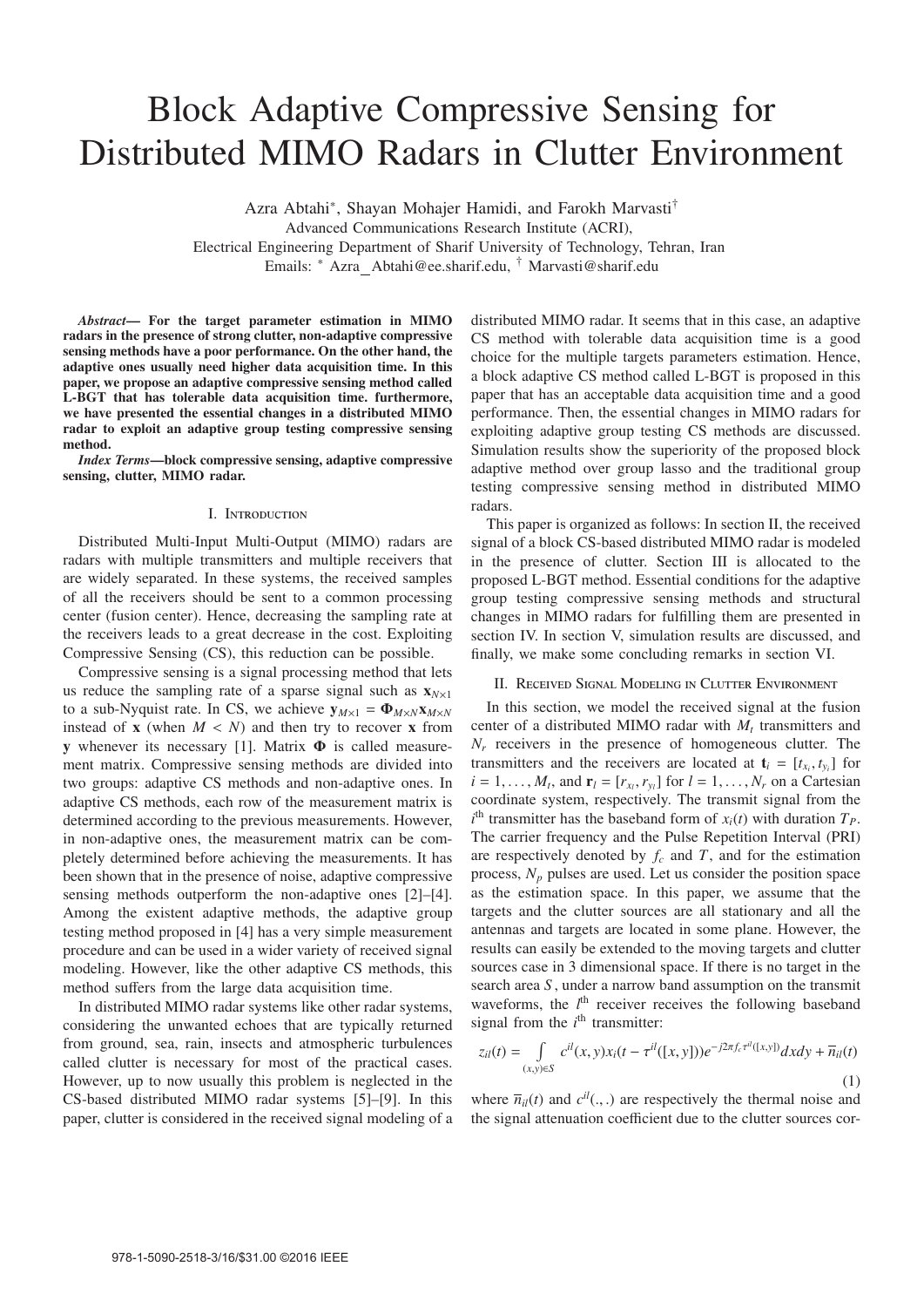responding to the  $i<sup>th</sup>$  transmitter and  $l<sup>th</sup>$  receiver. Furthermore,  $\tau^{il}(\mathbf{p})$  is the corresponding delay of point **p** that can be written as

$$
\tau^{il}(\mathbf{p}) = \frac{1}{c} ||\mathbf{p} - \mathbf{t}_i||_2 + ||\mathbf{p} - \mathbf{r}_l||_2 \tag{2}
$$

where  $c$  is the speed of light.

Let us discretize the estimation space to *L* points that are denoted by  $(x_h, y_h)$  for  $h = 1, \ldots, L$  where  $x_h$  and  $y_h$  are the positions of the points in directions x and y, respectively. By mapping the points of the search area to the nearest points of this discretized estimation space (dividing the *S* into *L* areas that are denoted by  $S_h$  for  $h = 1, \ldots, L$ , (1) can be written as

$$
z_{il}(t) = \sum_{h=1}^{L} g^{il}([x_h, y_h]) x_i(t - \tau^{il}(x_h, y_h)) e^{-j2\pi f_c \tau^{il}([x_h, y_h])} + \overline{n}_{il}(t)
$$
\n(3)

where

$$
g^{il}(x_h, y_h) = \int\limits_{(x,y)\in S_h} c^{il}(x, y) dx dy
$$
 (4)

Now, we assume that there are *K* point targets that are located at  $\mathbf{p}_k = [p_x^k, p_y^k]$  for  $k = 1, ..., K$ . If the attenuation coefficient corresponding to the  $k^{\text{th}}$  target, the  $i^{\text{th}}$  transmitter and the  $l^{\text{th}}$  receiver is denoted by  $\beta_k^{il}$ , the received baseband signal corresponding to the  $l<sup>th</sup>$  receiver and the  $i<sup>th</sup>$  transmitter is

$$
z_{il}(t) = \sum_{h=1}^{L} g^{il}(x_h, y_h) x_i(t - \tau^{il}(x_h, y_h)) e^{-j2\pi f_c \tau^{il}(x_h, y_h)}
$$
  
+ 
$$
\sum_{k=1}^{K} \beta_k^{il} x_i(t - \tau^{il}(\mathbf{p}_k)) e^{-j2\pi f_c \tau^{il}(\mathbf{p}_k))} + \overline{n}_{il}(t)
$$
 (5)

Let us consider that both  $\beta_k^{il}$  and  $g^{il}(x_h, y_h)$  are constant within the estimation process duration and the received signal of each receiver pass through a bank of  $M_t$  matched filters corresponding to the transmit waveforms. Putting together the output of the matched filters at each receiver and then, putting together the output of all receivers at the fusion center, the received signal in the  $m<sup>th</sup>$  pulse can be expressed as

$$
\mathbf{z}^m = \mathbf{\Psi}^m(\mathbf{s} + \mathbf{g}) + \mathbf{e}^m \tag{6}
$$

where if *diag* {.} denotes a diagonal matrix with diagonal entries of {.}, we have

$$
\mathbf{\Psi}^m = [diag\left\{\mathbf{\Psi}^m_{1,1},\ldots,\mathbf{\Psi}^m_{N_r,1}\right\},\ldots,diag\left\{\mathbf{\Psi}^m_{1,L},\ldots,\mathbf{\Psi}^m_{N_r,L}\right\}],
$$
\n(7)

$$
\Psi_{l,h}^m = diag\left\{ [e^{-j2\pi f_c \tau^{1l}([x_h,y_h])},\ldots, e^{-j2\pi f_c \tau^{M_ll}([x_h,y_h])}] \right\},\qquad(8)
$$

and s is defined as

$$
\mathbf{s} = [(\beta_{1,1})^T, \dots, (\beta_{N_r,1})^T, \dots, (\beta_{1,L})^T, \dots, (\beta_{N_r,L})^T]^T, \qquad (9)
$$

$$
\beta_{l,h} = [\overline{\beta}_h^{1l}, \dots, \overline{\beta}_h^{M_l}^l]^T, \qquad (10)
$$

$$
\overline{\beta}_h^{il} = \begin{cases} \beta_k^{il} & \text{if the } k^{th} \text{ target is at } (x_h, y_h, v_x^h, v_y^h) \\ 0 & \text{otherwise} \end{cases}
$$
 (11)

In  $(6)$ , **g** is defined as

$$
\mathbf{g} = [(\mathbf{g}_{1,1})^T, \dots, (\mathbf{g}_{N_r,1})^T, \dots, (\mathbf{g}_{1,L})^T, \dots, (\mathbf{g}_{N_r,L})^T]^T, (12)
$$

$$
\mathbf{g}_{l,h} = [g^{1l}([x_h, x_h]), \dots, g^{M_l l}([x_h, x_h])]^T, \tag{13}
$$

and the noise vector, e*<sup>m</sup>*, is

$$
\mathbf{e}^m = [(\mathbf{e}_1^m)^T, \dots, (\mathbf{e}_{N_r}^m)^T]^T, \tag{14}
$$

$$
\mathbf{e}_{l}^{m} = [\overline{n}_{1l}^{m}(t) * x_{1}(T_{p} - t) \mid_{t=T_{p}}, \dots, \overline{n}_{M_{l}}^{m}(t) * x_{M_{l}}(T_{p} - t) \mid_{t=T_{p}}]
$$
\n(15)

where "∗" denotes convolution operator.

To improve the targets parameters estimation in the presence of noise, we can use  $N_p$  pulses in the estimation process. Stacking all the received signals together, we have

$$
\mathbf{Z}_{(N_p \times M_t \times N_r) \times (1)} = [(\mathbf{z}^1)^T, \dots, (\mathbf{z}^{N_p})^T]^T = \Psi(\mathbf{s} + \mathbf{g}) + \mathbf{e} \quad (16)
$$

where

$$
\mathbf{\Psi}_{(N_p \times M_t \times N_r) \times (L \times M_t \times N_r)} = [(\mathbf{\Psi}^1)^T, \dots, (\mathbf{\Psi}^{N_p})^T]^T, \tag{17}
$$

$$
\mathbf{e}_{(N_p \times M_r \times N_r) \times (1)} = [(e^1)^T, \dots, (e^{N_p})^T]^T
$$
 (18)

It is clear that s has only *K* non-zero blocks that are corresponding to the positions of the targets. Thus, s is a block *K*-sparse signal with block-length of  $d = M_t \times N_r$  and we can reduce the sampling rate by multiplying  $\Phi_{(M)\times(N_p\times M_r\times N_r)}$  by the received signal at each receiver. Hence, the received signal at the fusion center can be written as

$$
y = \Phi z \tag{19}
$$

As the received signal in a distributed MIMO radar is block sparse, block compressive sensing methods are superior over non-block ones in this application.

# III. Length-Dependent Block Group Testing Method (L-BGT)

In this section, we propose a block adaptive compressive sensing method called Length-dependent Block Group Testing method (L-BGT). Compared to the traditional group testing method of [4], this adaptive method have more tolerable data acquisition time and better performance especially for small size block-sparse vectors.

In this section, like [4], we consider  $\mathbf{z}_{dL\times 1} = \mathbf{s}_{dL\times 1} + \mathbf{g}_{dL\times 1}$ as the input of the proposed adaptive CS method where s is a *K*-block-sparse vector with positive real entries and g entries have identical distribution.

Let us define the sensing vector for  $I$ ,  $\mathbb{I}_I$  $[\mathbb{I}_I[1], \mathbb{I}_I[2], ..., \mathbb{I}_I[dL]]^T$ , as below:

$$
\mathbb{I}_I[i] = \begin{cases} 1 & \text{if } i \in \mathcal{I} \\ 0 & \text{otherwise} \end{cases} \quad \text{for } i = 1, \dots, dL \tag{20}
$$

First, we consider s as a 1-block-sparse vector with positive real entries and propose Algorithm 1 to recover it from z. In Algorithm 1, "◦" denotes the pointwise product and for the 1-block-sparse case, we consider  $\mathcal{I} = \{1, \ldots, L\}$ . In this algorithm, at each step, the search area is divided into  $M_i$  sets. As long as the additive measurement noise is week enough and i.i.d. on these sets, the interval which contains the non-zero norm block will have a larger mean than the others with high probability.

As it is clear, the sum of the entries of the measurement array  $\mathbf{m}_a$  is equal to the measurement number. Furthermore,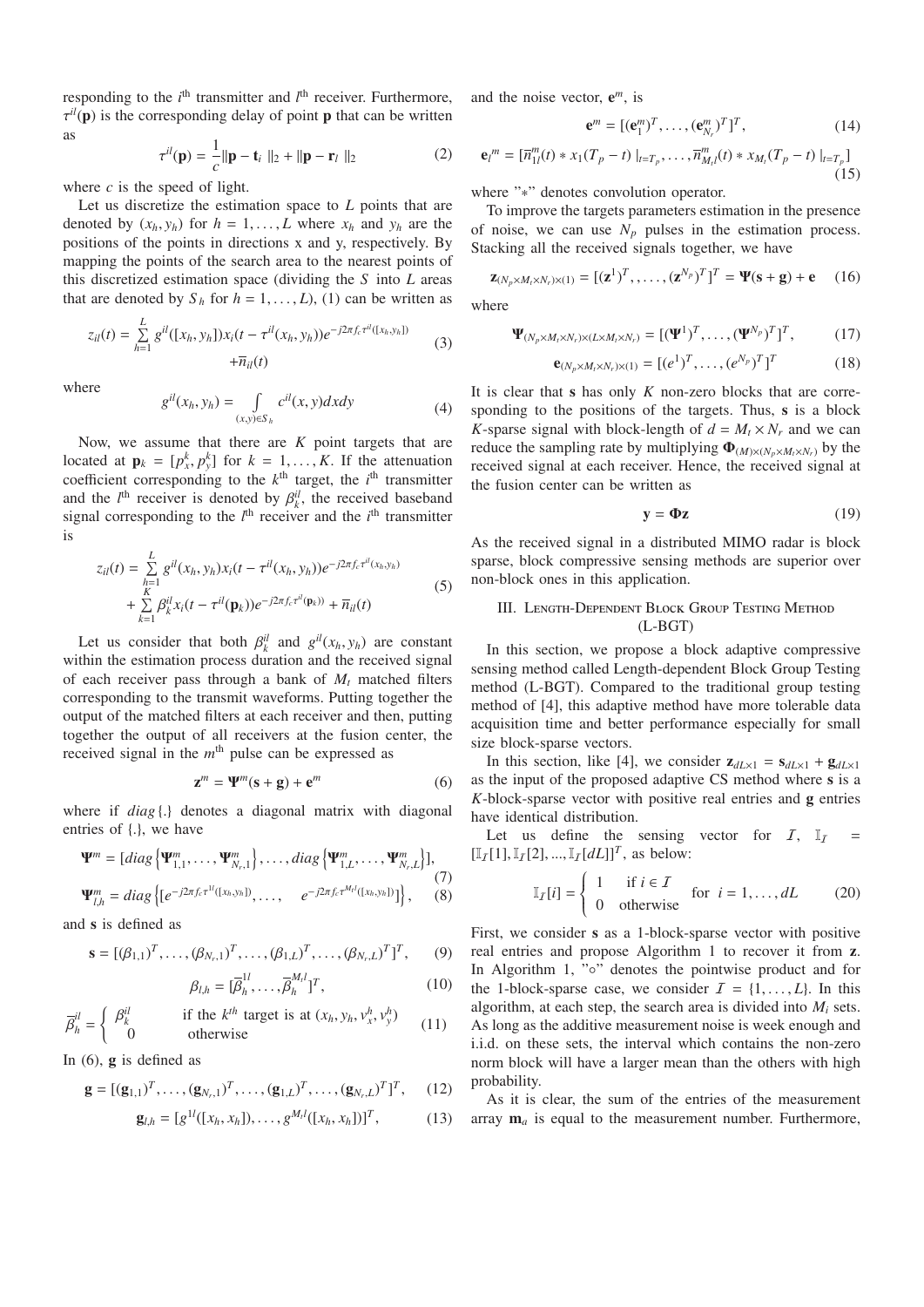Algorithm 1 Finding the non-zero norm block in a 1-blocksparse vector with positive real entries

- 1: Input: the index vector  $I$  and the measurement array  $$
- 2: Output: the positions of the non-zero norm block entries  $c_1$  and the values of the non-zero norm block entries  $v_1$ .

3: for  $i = 1$  : *m* do 4:  $n = size(I)$ <br>5: **for**  $u = 1$ : for  $u = 1$  :  $M_i$  do 6:  $S = \{(u-1)\frac{n}{M_i} + 1, u\frac{n}{M_i}\}$ 7:  $I_{u,i} = I |_{S}$ <br>8:  $T_{I} = I_{I}$ 8:  $\mathbb{T}_{I_{u,i}} = \mathbb{I}_{I_{u,i}}.$ **Z** 9: end for 10:  $I = \arg \max_{T_w \in \{T_{1,i},...,T_{M_i,i}\}} \mathbb{T}_{T_w}$ 11: end for 12: **return**  $c_1 \leftarrow I$ 13: **return**  $\mathbf{v}_1 \leftarrow \mathcal{I} \circ \mathbf{z}$ 

we should have  $\prod_{i=1}^{m} M_i = L$ . Hence, there is a tradeoff between the measurement number and the data acquisition time, i. e., the smaller *m* leads to the smaller data acquisition time and the larger measurement number.

Now, we consider the *K*-block-sparse case for s and propose L-BGT in Algorithm 2. In this algorithm, for the recovery of small size vectors, first, we search for the block with largest norm. Then, we put this block aside and search for the second block with largest norm. We continue this procedure until all the non-zero blocks are found. This searching can not be used for large vectors due to its large data acquisition time. Hence, in this cases, we divide the search area to  $q$  sets that each have one non-zero norm block with almost high probabilities. Then, Algorithm 1 is used in each set to find the non-zero norm blocks. We choose *q* as one of the first  $2K[\log_K N]$  prime numbers larger than *K* [4].

# IV. Adaptive Group Testing Compressive Sensing Methods for Distributed MIMO Radars

Let us consider (16) as the input signal of an adaptive group testing method such as the traditional group testing method of [4] and the proposed L-BGT. For exploiting the adaptive group testing algorithms, the rows of the measurement matrix,  $\Phi_{u+\sum_{i=1}^{i} M_k - M_1}$ , for  $i = 1, ..., m$  and  $u = 1, ..., M_i$ , should  $\int \text{full} \lim_{k=1}^{k=1} \mathbb{I}_{I_{u,i}} = \Phi_{u+\sum_{k=1}^{i} M_k - M_1}$  *W*. Hence, we can calculate them as

the following

$$
\mathbf{\Phi}_{u+\sum\limits_{k=1}^{i}M_k-M_1}=\mathbb{I}_{T_{u,i}}\mathbf{\Psi}^{\dagger}\quad\text{ for }i=1,\ldots,m\text{ and }u=1,\ldots,M_i
$$
\n(21)

where  $\Psi^{\dagger}$  denotes the pseudoinverse of matrix  $\Psi$ , and in this case,  $T_{I_{ui}}$  is calculated as

$$
\mathbb{T}_{I_{u,i}} = \mathbf{\Phi}_{u + \sum_{k=1}^{i} M_k - M_1} \mathbf{z} \quad \text{for } i = 1, ..., m \text{ and } u = 1, ..., M_u
$$
\n(22)

Algorithm 2 Length-Dependent Block Group Testing Method (L-BGT)

- 1: Input: set number *q*, maximum block-sparsity number *K*, smallest non-zero norm of interest *vmin*, block number *L*, and the measurement array  $m_a$  =  $[M_1, M_2, ..., M_m]$
- 2: Output: the values of the non-zero norm blocks entries  $v = [v_1, v_2, ..., v_K]$  and the positions of the non-zero norm blocks entries  $c = [c_1, c_2, ..., c_K]$
- 3:  $\tilde{\mathbf{c}} \leftarrow \{\}$
- 4:  $\tilde{\mathbf{v}} \leftarrow \{\}$
- 5:  $\mathcal{I} = \{1, \ldots, L\}$
- 6: if  $L > L_1$  then
- 7: **for**  $j = 0 : q 1$  **do**<br>8:  $I_{ab} = | \cdot |_{i=b \mod q}$
- 8:  $\mathcal{I}_{q,h} = \bigcup_{i \equiv h \bmod q} \{ \mathcal{I}[id+1], \mathcal{I}[id+2], \dots, \mathcal{I}[(i+1)d] \}$
- 9:  $[\bar{\mathbf{c}}, \bar{\mathbf{v}}] = \text{Algorithm1}(\mathbf{m}_a, \mathcal{I}_{q,h})$ <br>10: **if**  $||v||_2 > v_{min}$  **then**
- 

10: **if** 
$$
||v||_2 > v_{min}
$$
 **then**  
11:  $\tilde{v} \leftarrow \tilde{v} \cup {\overline{v}} \text{ and } \tilde{c} \leftarrow \tilde{c} \cup \overline{c}$ 

- 12: end if
- 13: end for
- 14: Select *K* max values of  $\tilde{v}$  as v and its corresponding positions as c.

15: else

- 16: **for**  $j = 1 : K$  **do**
- 17:  $[\overline{\mathbf{c}}, \overline{\mathbf{v}}] = \mathbf{Algorithm1}(\mathbf{m}_a, \mathcal{I})$
- 18: **if**  $\|v\|_2 > v_{min}$  **then**<br>19: **v**  $\leftarrow$  **v**  $\cup$  **v** and **c**

19: 
$$
\mathbf{v} \leftarrow \mathbf{v} \cup \overline{\mathbf{v}} \text{ and } \mathbf{c} \leftarrow \mathbf{c} \cup \overline{\mathbf{c}}
$$

- 20: end if
- 21:  $I = I \overline{c}$ <br>
22: Deducting

Deducting 1 from the entry of  $m_a$  with largest index

```
23: end for
```
24: end if

Other parts of the algorithms are the same as the identical matrix as the basis matrix case.

There are two essential conditions for adaptive group testing compressive sensing methods:

(1) Vector g entries should be identically distributed.

(2) Vectors s and g should be real (In the L-BGT, they should be positive real. However, this method can be extended to the real case just such as the traditional adaptive group testing method in [4]).

The first condition is fulfilled in a homogenous environment. For fulfilling the second one, we use almost the same structure as [10] for the measuring process with one difference. We should put a push detector before the analog integrator. The appropriate measuring Process for an adaptive group testing compressive sensing method in discrete case is shown in Fig. 1 that can easily be extended to the continuous case.

# V. Simulation Results

In this section, we evaluate the performance of the proposed block adaptive method compared to the traditional group testing method of [4] and group lasso that is a non-adaptive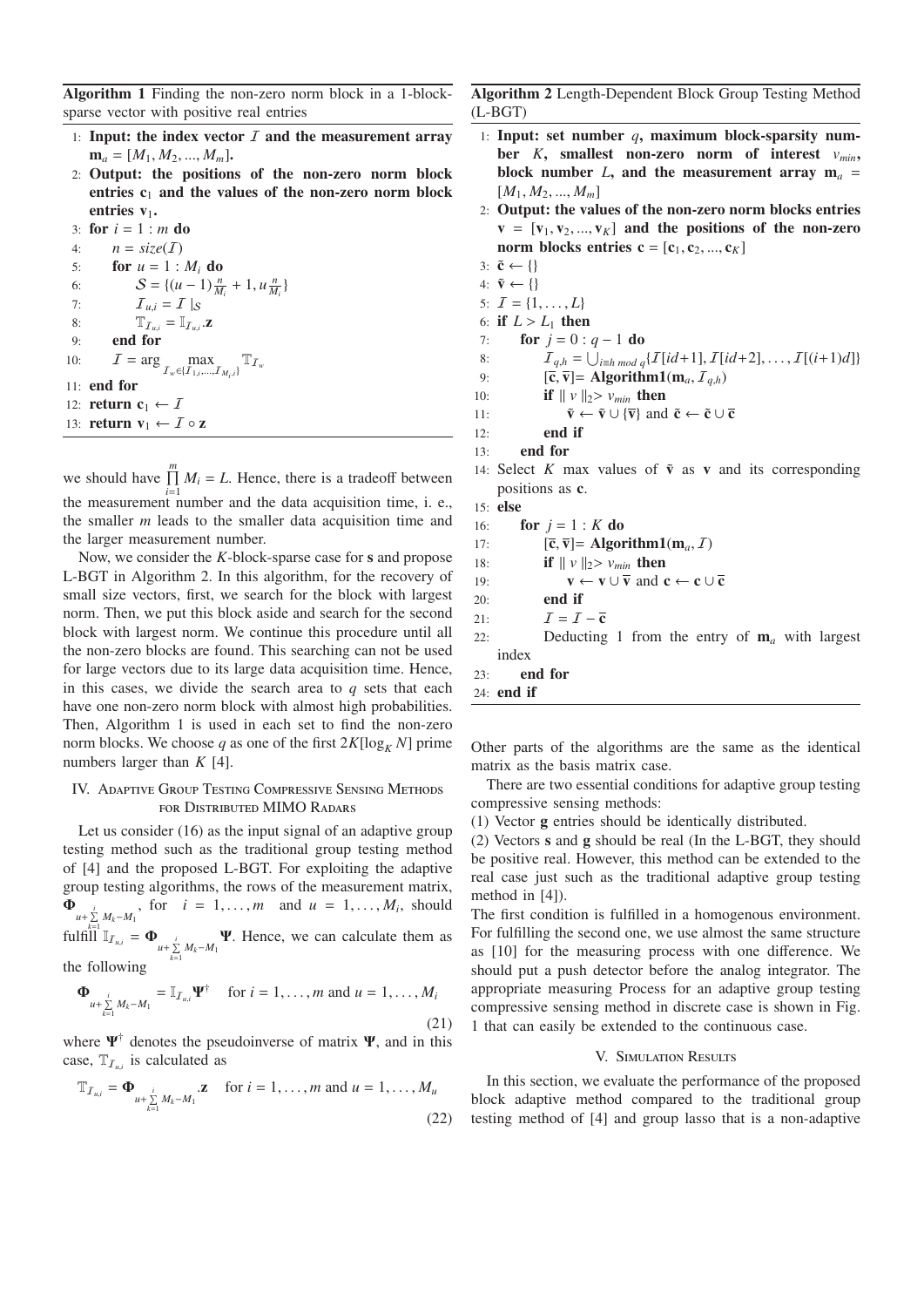

Fig. 1: Measuring Process

block CS method. The simulations have been conducted on a core i7-2600K @ 3.4GHz processor with 8GHz RAM. Let us consider a distributed MIMO radar with 2 transmitters located at  $t_1 = [100, 0]$  and  $t_2 = [200, 0]$  and 2 receivers located at  $\mathbf{r}_1 = [0, 200]$  and  $\mathbf{r}_2 = [0, 100]$  (the distance unit is meter). The parameters of the MIMO radar system are as the following:  $f_c = 1 \, Hz$ ,  $T = 1 \, ms$ , and  $N_p = 40$ . we assume that there are 2 targets that are randomly located on the estimation grid points. Two different Scenarios are considered for the estimation grid entries as mentioned in table I. Clutter in each grid has i.

TABLE I: Estimation Grid Scenarios

| Scenario | <b>Estimation Grid</b>                                           |  |  |
|----------|------------------------------------------------------------------|--|--|
|          | $x_{\varphi} \in \{80, 90, \ldots, 170\}$ $g = 1, \cdots, 100,$  |  |  |
|          | $y_g \in \{260, 270, \ldots, 150\}$ $g = 1, \cdots, 100$         |  |  |
|          | $x_g \in \{80, 90, \ldots, 120\}$ $g = \overline{1, \cdots, 20}$ |  |  |
|          | $y_e \in \{60, 70, 80, 90\}$ $g = 1, \cdots, 20$                 |  |  |

i. d. complex Gaussian distribution and thermal noise entries are Guassian with the variance of 0.02 and the mean of 0. Furthermore, the distribution of target attenuation coefficients is complex Gaussian with the mean of 0.407 and variance of 0.0907 for both real and imaginary parts.

The receiver operating characteristic (ROC) curves of L-BGT, the group testing method of [4], and group lasso versus the clutter variance for Scenarios 1 and 2 are shown in Fig. 2 and Fig. 3, respectively. Detection probability is defined as the devision of the number of correct estimations to the total run number, and false alarm probability is the devision of wrong estimation number to the total run number. The measurement array for L-BGT in Fig. 2 and Fig. 3 are respectively  $m_a$  = [25, 4] and  $\mathbf{m}_a = [5, 4]$ . The measurement number in the group lasso method is same as the average measurement number of L-BGT. As it can be seen that in large estimation grids, adaptive methods outperform the non-adaptive group lasso method and the propose method outperform the group testing method of [4]. In small estimation grids, the group testing method of [4] has a poor performance when the performance of L-BGT is perfect. Furthermore, table II shows the data acquisition time (at the receivers) and the processing time (at the fusion center) of the mentioned methods in the clutter variance of 0.24. According to this table, the data acquisition time of the proposed adaptive method is tolerable and for the large estimation grids, it is significantly less than the one of the group testing method of [4]. As it can be seen, for the adaptive methods, we have neglected the processing time at the fusion center and the communication time between the



Fig. 2: The ROC curves of L-BGT, group lasso, and adaptive group testing method of [4] in scenario 1 and the noise variance of 0.24



Fig. 3: The ROC curves of L-BGT, group lasso, and adaptive group testing method of [4] in scenario 2 and the noise variance of 0.12

receivers and the fusion center.

#### VI. CONCLUSION

In this paper, a block adaptive compressive sensing method called L-BGT is proposed that has a tolerable data acquisition time. Furthermore, we have shown that under some conditions, we can exploit the proposed adaptive method in a distributed MIMO radar and according to the simulation results, improve the target parameter estimation in presence of strong clutter compared to exploiting its competitors.

#### **REFERENCES**

- [1] E. J. Candès and M. B. Wakin, "An introduction to compressive sampling," *Signal Processing Magazine, IEEE*, vol. 25, no. 2, pp. 21–30, 2008.
- [2] S. Ji, Y. Xue, and L. Carin, "Bayesian compressive sensing," *Signal Processing, IEEE Transactions on*, vol. 56, no. 6, pp. 2346–2356, 2008.
- [3] J. Haupt, R. Castro, and R. Nowak, "Distilled sensing: Selective sampling for sparse signal recovery," in *International Conference on Artificial Intelligence and Statistics*, 2009, pp. 216–223.
- [4] M. Iwen, A. H. Tewfik *et al.*, "Adaptive strategies for target detection and localization in noisy environments," *Signal Processing, IEEE Transactions on*, vol. 60, no. 5, pp. 2344–2353, 2012.
- [5] S. Gogineni and A. Nehorai, "Target estimation using sparse modeling for distributed mimo radar," *Signal Processing, IEEE Transactions on*, vol. 59, no. 11, pp. 5315–5325, 2011.

TABLE II: Data Acquisition Time and Processing Time

| CS Method            | Data Acquisition Time | Processing Time        |
|----------------------|-----------------------|------------------------|
|                      | (at the receivers)    | (at the fusion center) |
| Group Testing Method | Scenario 1: $25s$     | Scenario 1:-           |
| of $[4]$             | Scenario 2: 13.5s     | Scenario 2:-           |
| L-BGT                | Scenario 1: 11s       | Scenario 1:-           |
|                      | Scenario 2: 16s       | Scenario 2:-           |
| Group Lasso          | Scenario 1: 7s        | Scenario 1:15s         |
|                      | Scenario 2: 5s        | Scenario 2: 11s        |